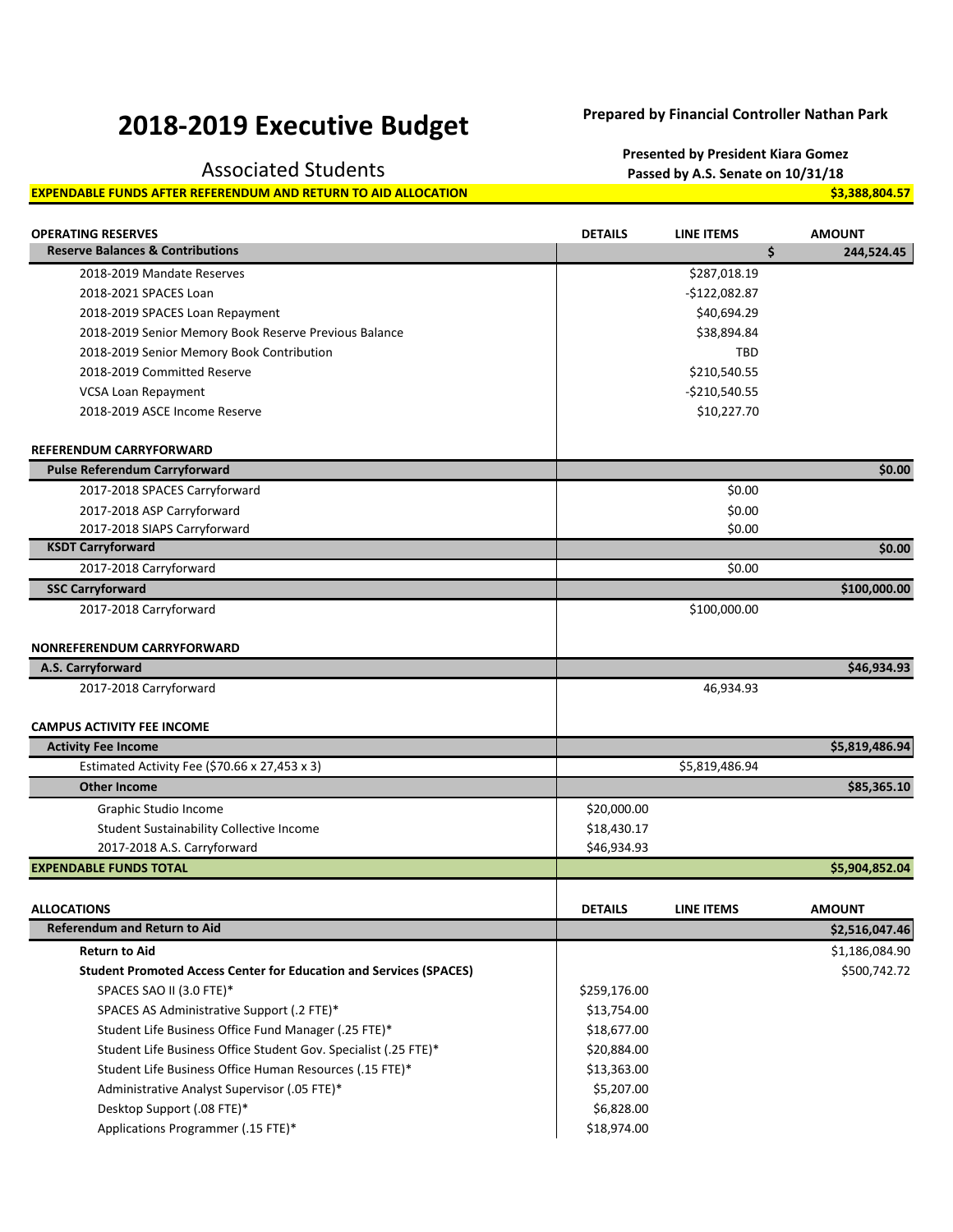| <b>Staff Development</b>                                         | \$4,500.00   |                |
|------------------------------------------------------------------|--------------|----------------|
| SPACES Expendable Funds                                          | \$139,379.72 |                |
| <b>Student Initiated Programs for Holistic Retention (SIPHR)</b> |              | \$80,711.82    |
| <b>Student Initiated Access Programs and Services (SIAPS)</b>    |              | \$80,711.82    |
| <b>Student Sustainability Collective</b>                         |              | \$242,959.05   |
| Student Life Business Office Student Gov. Specialist (.25 FTE)*  | \$20,884.00  |                |
| Desktop Support (.03 FTE)*                                       | \$2,560.00   |                |
| SAOII-Advisor (.25 FTE)*                                         | \$20,531.00  |                |
| Student Life Business Office Human Resources (.15 FTE)*          | \$13,363.00  |                |
| Applications Programmer (.1 FTE)*                                | \$12,649.00  |                |
| SSC Expendable Funds                                             | \$172,972.05 |                |
| KSDT (\$1.10 x 27,453 x 3)                                       |              | \$90,594.90    |
| Advisor (.2 FTE)*                                                | \$16,425.00  |                |
| Public Events Manager Senior (.1 FTE)*                           | \$9,952.00   |                |
| <b>KSDT Expendable Funds</b>                                     | \$64,217.90  |                |
| College Councils (\$.60 x 27,453 x 3)                            |              | \$53,533.35    |
| UCSA Membership (\$1.10 x 27,453 x 3)                            |              | \$90,594.90    |
| <b>Alternative Media and Student Services</b>                    |              | \$190,114.00   |
| Graphic Studio Manager (1.0 FTE)*                                | \$96,116.00  |                |
| Sr. Graphic Artist (1.0 FTE)*                                    | \$93,998.00  |                |
| EXPENDABLE FUNDS AFTER REFERENDUM AND RETURN TO AID ALLOCATION   |              | \$3,388,804.57 |

| <b>ALLOCATIONS</b>                                        | <b>DETAILS</b> | <b>LINE ITEMS</b> | <b>AMOUNT</b>  |
|-----------------------------------------------------------|----------------|-------------------|----------------|
| <b>Career Employees</b>                                   |                |                   | \$804,505.00   |
| <b>AS Administrative</b>                                  |                |                   | \$375,805.00   |
| Applications Programmer (.75 FTE)*                        | \$94,871.00    |                   |                |
| Desktop Support (.21 FTE)*                                | \$17,922.00    |                   |                |
| SAO III Supervisor (1.0 FTE)*                             | \$90,332.00    |                   |                |
| Graphic Studio Artist(1.0 FTE)*                           | \$72,495.00    |                   |                |
| AS Executive Assistant(.8 FTE)*                           | \$55,018.00    |                   |                |
| SAO II A.S. Advisor (.55 FTE)*                            | \$45,167.00    |                   |                |
| <b>Student Life Business Office</b>                       |                |                   | \$180,323.00   |
| Student Government Specialist (.5 FTE)*                   | \$41,768.00    |                   |                |
| Student Organization Fund Manager (.25 FTE)*              | \$19,094.00    |                   |                |
| Student Organization Fund Manager (.5 FTE)*               | \$39,088.00    |                   |                |
| Student Government and Organizations Specialist (.5 FTE)* | \$36,520.00    |                   |                |
| Human Resources (.2 FTE)*                                 | \$17,818.00    |                   |                |
| Administrative Analyst Supervisor (.25 FTE)*              | \$26,035.00    |                   |                |
| <b>University Events Office</b>                           |                |                   | \$248,377.00   |
| Public Events Manager Principal (0.7 FTE)*                | \$81,479.00    |                   |                |
| Public Events Manager Senior (1.0 FTE)*                   | \$77,332.00    |                   |                |
| Public Events Manager Senior (.9 FTE)*                    | \$89,566.00    |                   |                |
| <b>EXPENDABLE FUNDS AFTER CAREER EMPLOYEES</b>            |                |                   | \$2,584,299.57 |
| <b>Office of the President</b>                            |                |                   | \$94,600.00    |
| <b>Office of the President</b>                            |                |                   | \$8,150.00     |
| <b>Initiatives</b>                                        | \$3,000.00     |                   |                |
| <b>Outreach and Marketing</b>                             | \$500.00       |                   |                |
| Travel                                                    | \$4,000.00     |                   |                |
| Leadership Development                                    | \$150.00       |                   |                |
| Operating                                                 | \$500.00       |                   |                |
| <b>Office of Student Advocacy</b>                         |                |                   | \$6,450.00     |
| Programming and Outreach                                  | \$3,600.00     |                   |                |
| Leadership Development                                    | \$1,800.00     |                   |                |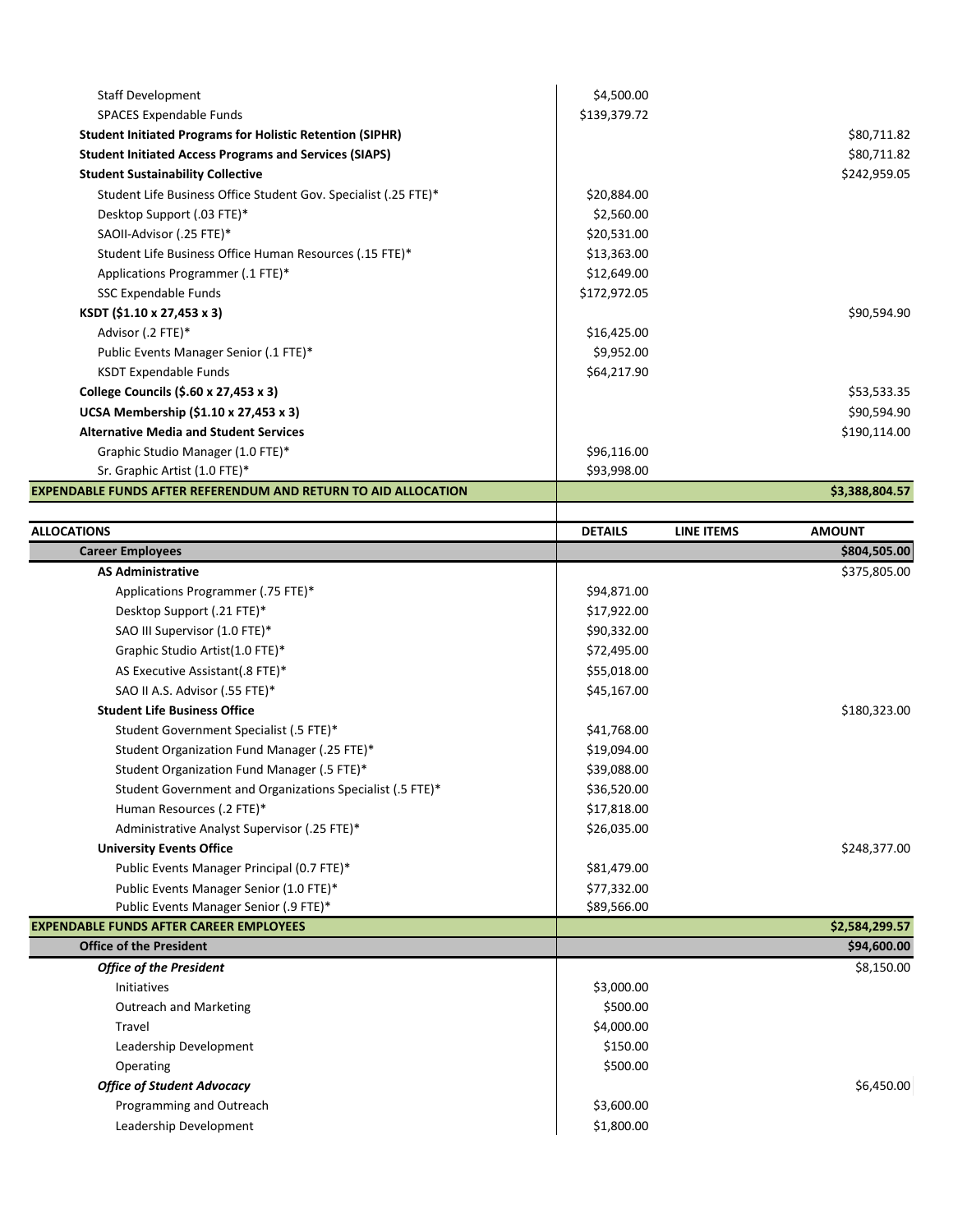| <b>Operating Funds</b>                                                | \$350.00     |                |
|-----------------------------------------------------------------------|--------------|----------------|
| Discover the Law                                                      | \$700.00     |                |
| <b>Office of College Affairs</b>                                      |              | \$31,350.00    |
| Mixers (3)                                                            | \$800.00     |                |
| <b>College Council Visits</b>                                         | \$300.00     |                |
| Operating                                                             | \$350.00     |                |
| Sun God Kits                                                          | \$400.00     |                |
| Marketing                                                             | \$200.00     |                |
| All Council Retreat                                                   | \$2,000.00   |                |
| Programming                                                           | \$2,000.00   |                |
| Leadership Development                                                | \$0.00       |                |
| <b>Know Your Councils</b>                                             | \$300.00     |                |
| <b>Muir Musical</b>                                                   | \$25,000.00  |                |
| <b>Office of Academic Affairs</b>                                     |              | \$14,000.00    |
| Programming                                                           | \$5,000.00   |                |
| A.S. Grants                                                           | \$8,000.00   |                |
| Marketing                                                             | \$1,000.00   |                |
| <b>Office of Food and Housing Resources</b>                           |              | \$4,650.00     |
| Marketing                                                             | \$1,075.00   |                |
| Programming                                                           | \$2,375.00   |                |
| Outreach                                                              | \$700.00     |                |
| Supplies                                                              | \$500.00     |                |
| <b>Triton Food Pantry</b>                                             |              | \$30,000.00    |
| Operations                                                            | \$30,000.00  |                |
| <b>Office of Campus Affairs</b>                                       |              | \$1,200,660.00 |
| <b>Office of Campus Affairs</b>                                       |              | \$30,175.00    |
| A.S. Retreat                                                          | \$6,375.00   |                |
| A.S. Chill and Grill                                                  | \$700.00     |                |
| A.S. Visibility                                                       | \$1,000.00   |                |
| Leadership Development                                                | \$1,100.00   |                |
| A.S. Fellowship                                                       | \$3,000.00   |                |
| Triton Dine (3)                                                       | \$18,000.00  |                |
| <b>Office of Concerts and Events</b>                                  |              | \$1,109,700.00 |
| Sun God Festival                                                      | \$730,000.00 |                |
| Sun God Festival Contingency                                          | \$20,000.00  |                |
| <b>Music Licensing Fees</b>                                           | \$12,000.00  |                |
| Hullabaloo                                                            | \$140,000.00 |                |
| Fall Y'all                                                            | \$59,000.00  |                |
| <b>Special Events</b>                                                 | \$58,000.00  |                |
| Bear Gardens (4)                                                      | \$64,000.00  |                |
| Bear Garden Senior Sendoff                                            | \$22,000.00  |                |
| Marketing                                                             | \$3,500.00   |                |
| Leadership Development                                                | \$1,200.00   |                |
| Office of Equity, Diversity, and Inclusion                            |              | \$16,850.00    |
| <b>Outreach and Marketing</b>                                         | \$500.00     |                |
| Leadership Development                                                | \$600.00     |                |
| MLK Jr. Day                                                           | \$5,000.00   |                |
| <b>UCSD Cultural Celebration</b>                                      | \$3,100.00   |                |
| National Conference on Race and Ethnicity in Higher Education (NCORE) | \$0.00       |                |
| Day of Silence                                                        | \$0.00       |                |
| Programming                                                           | \$7,500.00   |                |
| Operating                                                             | \$150.00     |                |
| <b>Women's Commission</b>                                             |              | \$5,600.00     |
|                                                                       |              |                |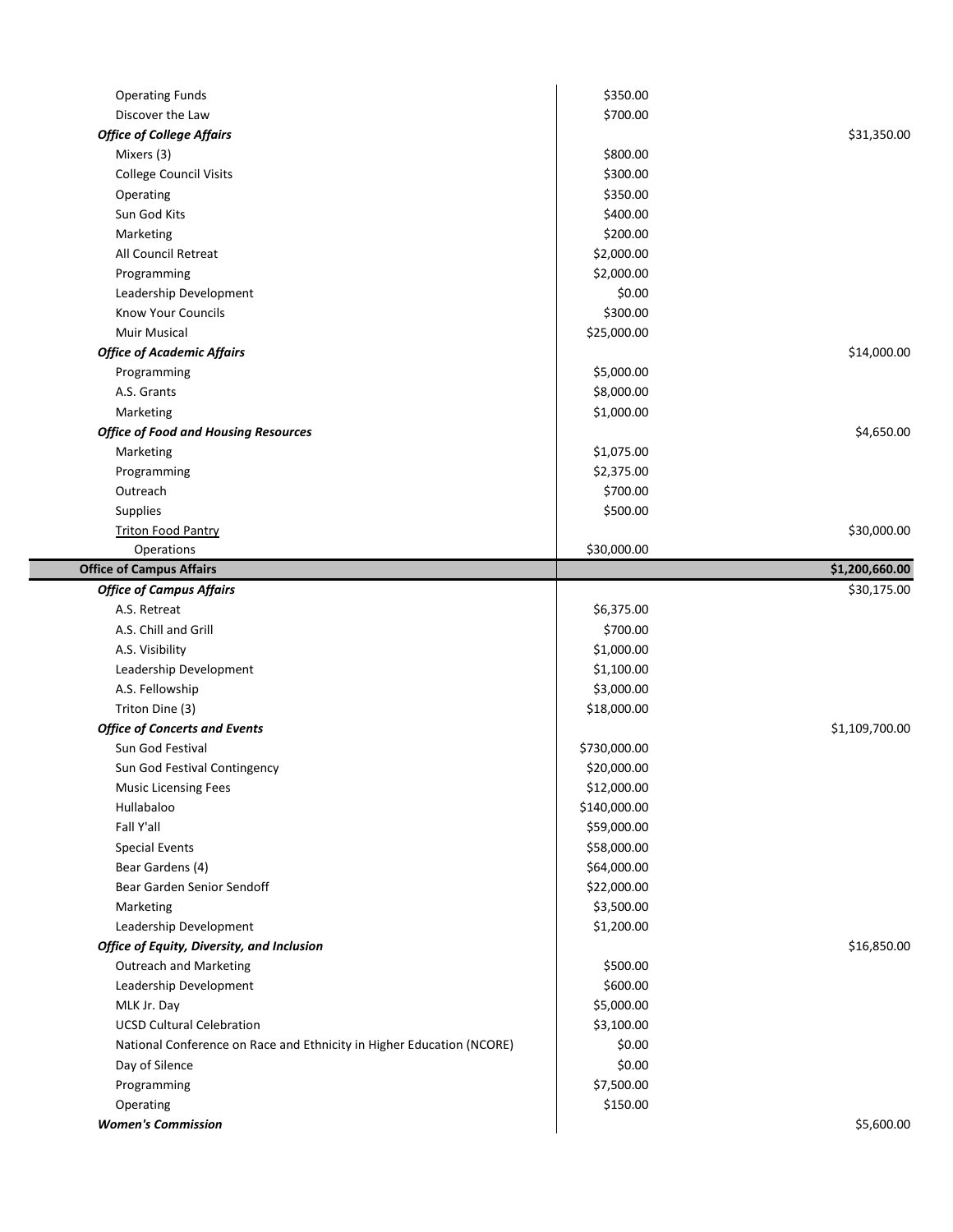|                                                     | \$800.00     |              |              |
|-----------------------------------------------------|--------------|--------------|--------------|
| Take Back the Night                                 | \$4,000.00   |              |              |
| Women's Awareness Week                              | \$500.00     |              |              |
| Marketing and Outreach                              | \$300.00     |              |              |
| Tritons for Equity, Diversity, and Inclusion (TEDI) |              |              | \$380.00     |
| Programming                                         | \$330.00     |              |              |
| Marketing and Outreach                              | \$50.00      |              |              |
| <b>Office of Environmental Justice Affairs</b>      |              |              | \$6,955.00   |
| Outreach                                            | \$2,255.00   |              |              |
| Marketing                                           | \$300.00     |              |              |
| Leadership Development                              | \$100.00     |              |              |
| Initiatives and Projects                            | \$1,300.00   |              |              |
| Green Corp                                          | \$1,000.00   |              |              |
| Programming                                         | \$2,000.00   |              |              |
| <b>Office of Spirit &amp; Athletics</b>             |              |              | \$18,000.00  |
| Programming and Outreach                            | \$11,000.00  |              |              |
| <b>Operations and Marketing</b>                     | \$2,000.00   |              |              |
| Bear Garden                                         | \$5,000.00   |              |              |
| <b>Office of Health and Wellness</b>                |              |              | \$13,000.00  |
| Marketing                                           | \$500.00     |              |              |
| <b>Wellness Coaches Operating</b>                   | \$3,000.00   |              |              |
| Programming                                         | \$8,000.00   |              |              |
| Outreach                                            | \$1,000.00   |              |              |
| Operating                                           | \$500.00     |              |              |
| <b>Office of Finance and Resources</b>              |              |              | \$584,631.04 |
| <b>Office of Finance and Resources</b>              |              |              | \$5,750.00   |
| Marketing                                           | \$500.00     |              |              |
| Operating                                           | \$500.00     |              |              |
| Leadership Development                              | \$250.00     |              |              |
| Initiatives                                         | \$2,500.00   |              |              |
| Art Grant**                                         | \$2,000.00   |              |              |
| <b>Office of Student Organizations</b>              |              |              | \$481,933.69 |
| Operating                                           | \$200.00     |              |              |
| Marketing                                           | \$150.00     |              |              |
| <b>Student Org Operating Unallocated</b>            | \$5,000.00   |              |              |
|                                                     |              |              |              |
|                                                     |              |              |              |
| <b>Student Org Programming Unallocated</b>          |              | \$371,738.69 |              |
| <b>Fall Quarter</b>                                 | \$123,738.69 |              |              |
| Winter Quarter                                      | \$124,000.00 |              |              |
| <b>Spring Quarter</b>                               | \$124,000.00 |              |              |
| Tournament and Competition Unallocated              | \$49,500.00  |              |              |
| Media Services Payment                              | \$8,000.00   |              |              |
| <b>Funding Guides</b>                               | \$1,650.00   |              |              |
| <b>BBQ Rentals</b>                                  | \$2,500.00   |              |              |
| Performance Agreements                              | \$4,000.00   |              |              |
| CSI Poster Room                                     | \$815.00     |              |              |
| All Campus Transfer Association (ACTA)              |              | \$22,500.00  |              |
| Programming and Operating                           | \$5,000.00   |              |              |
| <b>Village Hangouts</b>                             | \$4,500.00   |              |              |
| <b>Transfer Graduation</b>                          | \$3,000.00   |              |              |
| Dinner & A Movie                                    | \$6,000.00   |              |              |
| Capital Improvements                                | \$1,500.00   |              |              |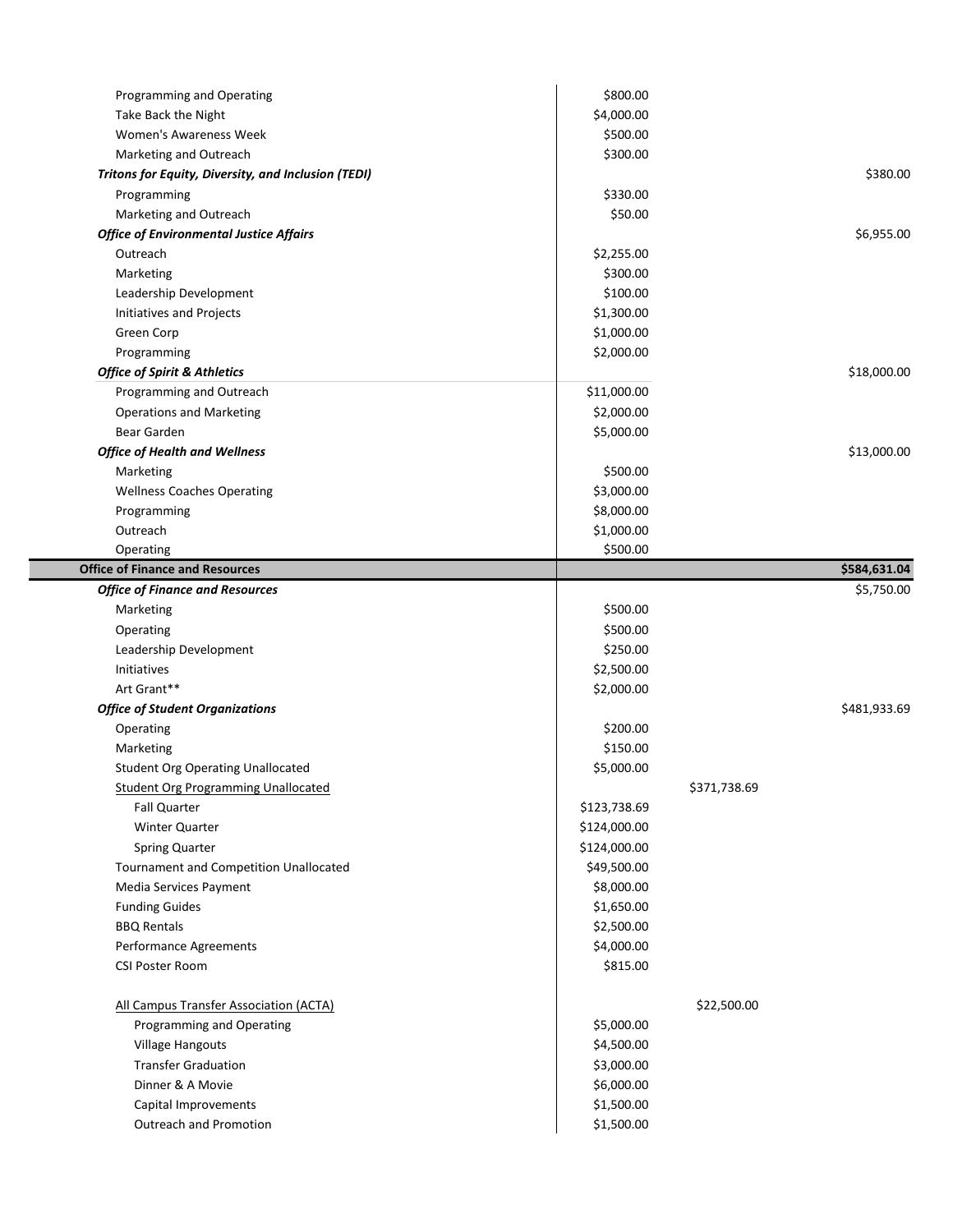| Leadership Development                                   | \$1,000.00  |             |              |
|----------------------------------------------------------|-------------|-------------|--------------|
| All Campus Commuter Board (ACCB)                         |             | \$15,880.00 |              |
| Social Power Hours (12)                                  | \$2,180.00  |             |              |
| <b>Outreach and Promotion</b>                            | \$1,700.00  |             |              |
| Workshops                                                | \$1,600.00  |             |              |
| <b>Commuter Collaborations</b>                           | \$500.00    |             |              |
| Dinner & A Movie                                         | \$1,500.00  |             |              |
| Breakfast at the Loop (6)                                | \$700.00    |             |              |
| Programming                                              | \$5,500.00  |             |              |
| Leadership Development                                   | \$300.00    |             |              |
| <b>Townhall Events</b>                                   | \$900.00    |             |              |
| Mentorship Pilot Program                                 | \$1,000.00  |             |              |
| <b>Office of Enterprises and Services</b>                |             |             | \$96,947.35  |
| A.S. Safe Rides                                          | \$36,000.00 |             |              |
| A.S. Safe Rides Reserve                                  | \$2,000.00  |             |              |
| <b>Holiday Airport Shuttle</b>                           | \$9,000.00  |             |              |
| Operating                                                | \$9,000.00  |             |              |
| Senior Memory Book Marketing                             | \$750.00    |             |              |
| Made to Order                                            | \$800.00    |             |              |
| Marketing                                                | \$8,000.00  |             |              |
| <b>Triton Television (TTV)</b>                           |             | \$31,397.35 |              |
| Equipment                                                | \$21,697.35 |             |              |
| <b>Studio Operations</b>                                 | \$3,200.00  |             |              |
| Programming                                              | \$6,500.00  |             |              |
| <b>Office of External Affairs</b>                        |             |             | \$107,600.00 |
| <b>Office of External Affairs</b>                        |             |             | \$101,100.00 |
| Operating                                                | \$450.00    |             |              |
| Conferences                                              | \$65,000.00 |             |              |
| Outreach, Forums, Campaigns, Coalition-Building          | \$7,000.00  |             |              |
| <b>Board Meetings</b>                                    | \$11,600.00 |             |              |
| Leadership Development                                   | \$800.00    |             |              |
| <b>Board Retreat</b>                                     | \$250.00    |             |              |
| Triton Lobby Corp                                        | \$13,000.00 |             |              |
| <b>Student Organized Voter Access Committee (SOVAC)</b>  |             | \$3,000.00  |              |
| Operations                                               | \$3,000.00  |             |              |
| <b>Office of Local Affairs</b>                           |             |             | \$6,500.00   |
| Operations                                               | \$500.00    |             |              |
| Leadership Development                                   | \$500.00    |             |              |
| Programming, Events, Forums                              | \$1,500.00  |             |              |
| Initiatives and Outreach                                 | \$4,000.00  |             |              |
| General                                                  |             |             | \$232,440.23 |
| <b>Senator Funds</b>                                     |             |             | \$25,000.00  |
| <b>Centralized Senator Office Hours</b>                  |             |             | \$4,000.00   |
| A.S. Marketing                                           |             |             | \$31,000.00  |
| <b>General Promotions</b>                                | \$13,500.00 |             |              |
| Events                                                   | \$1,500.00  |             |              |
| Operating                                                | \$3,375.00  |             |              |
| <b>Public Relations</b>                                  | \$7,625.00  |             |              |
| Triton Fest / A.S. Graphic Studio 10th Anniversary Event | \$5,000.00  |             |              |
| A.S. Elections                                           |             |             | \$3,000.00   |
| <b>Mandate Reserve Contribution</b>                      |             |             | \$169,440.23 |
| Administration                                           |             |             | \$188,852.98 |
| <b>Administrative Supplies and Expenses</b>              |             |             | \$14,157.00  |
|                                                          |             |             |              |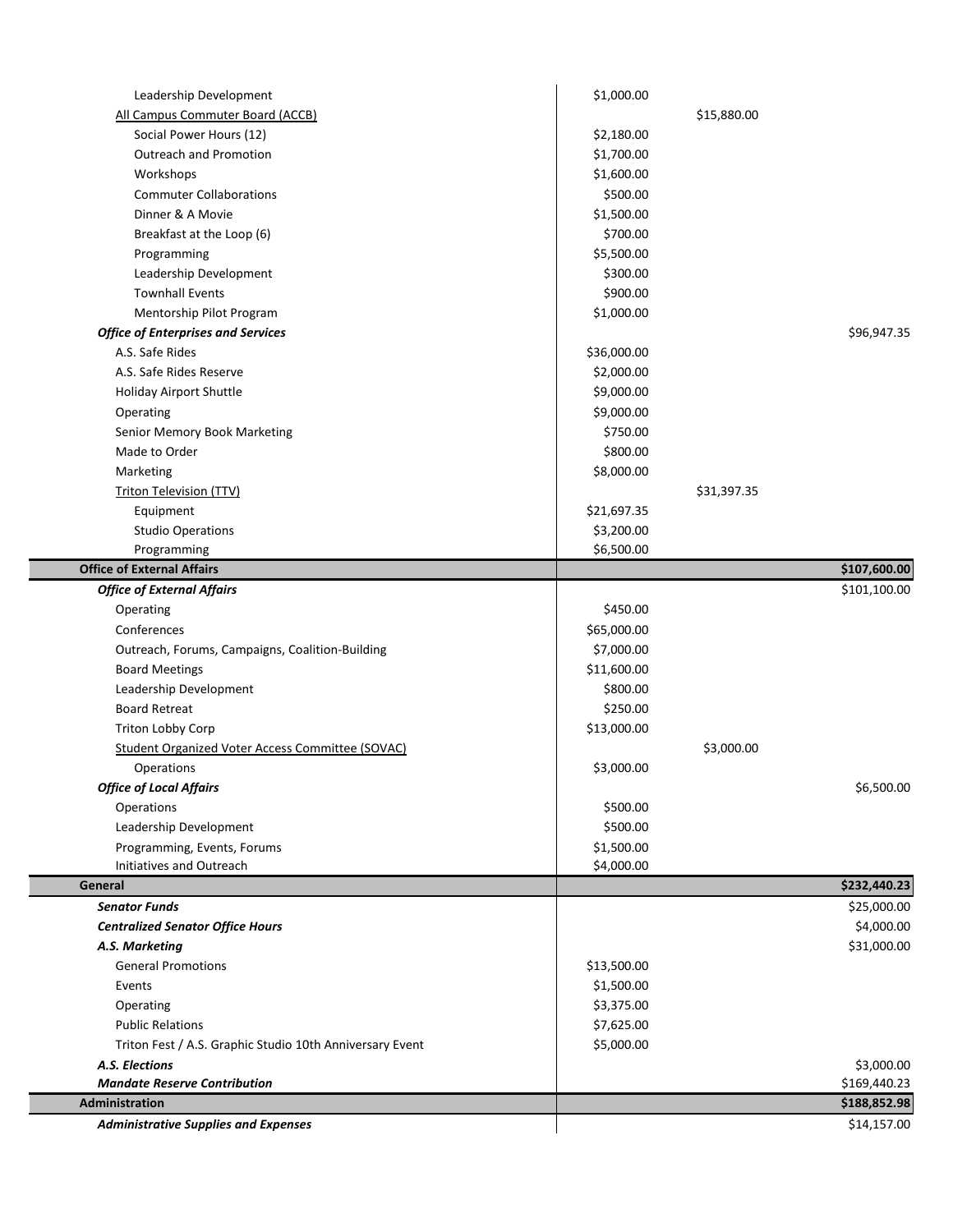| Graphics / Printing                                         | \$500.00    |              |
|-------------------------------------------------------------|-------------|--------------|
| Telephone Equipment and Tolls                               | \$500.00    |              |
| Mail Delivery (\$40 x 12 months)                            | \$160.00    |              |
| Postage                                                     | \$20.00     |              |
| <b>Office Supplies</b>                                      | \$500.00    |              |
| <b>Business Cards</b>                                       | \$250.00    |              |
| Cart Maintenance                                            | \$900.00    |              |
| Computer Equipment                                          | \$250.00    |              |
| A.S. Personnel Support                                      | \$11,077.00 |              |
| <b>Administrative Student Salaries</b>                      |             | \$158,195.98 |
| Graphic Artist (3 x \$13 x 20h x 35w)                       | \$27,300.00 |              |
| Graphic Artist (3 x \$13 x 26h x 15w)                       | \$15,210.00 |              |
| Sr. Graphic Artist (1 x \$14 x 20h x 35w)                   | \$9,800.00  |              |
| Sr. Graphic Artist (1 x \$14 x 29h x 15w)                   | \$6,090.00  |              |
| Public Relations (2 x \$13 x 20h x 50w)                     | \$26,000.00 |              |
| Student Programmer (1 x \$13 x 20h x 50w)                   | \$13,000.00 |              |
| Front Desk Student Staff (1 x \$12 x 15h x 35w)             | \$6,300.00  |              |
| Webmaster/Computer Programmer (1 x \$13 x 20h x 50w)        | \$13,000.00 |              |
| Computer Support Tech (1 x \$13 x 10h x 33w)                | \$4,290.00  |              |
| SLBO Office Assistant (1 x \$12 x 20h x 40w)                | \$9,600.00  |              |
| A.S. President's Assistant (1 x \$12 x 12h x 25w)           | \$3,600.00  |              |
| A.S. Record Officer (1 x \$40 x 30w)                        | \$1,200.00  |              |
| Triton Food Pantry Lead Manager (1x12.09x12hx35w)           | \$5,077.80  |              |
| Triton Food Pantry Manager (2 x\$11.85 x 12h x 35w)         | \$9,954.00  |              |
| Triton Food Pantry Pop-Up Manager (1 x \$11.85 x 12h x 35w) | \$4,977.00  |              |
| Student Salary Benefits (1.8%)                              | \$2,797.18  |              |
| <b>Staff Development</b>                                    |             | \$16,500.00  |
| Computer Programmer Development                             | \$1,500.00  |              |
| Student Affairs Administrators (3)                          | \$4,500.00  |              |
| <b>Administrative Assistant</b>                             | \$1,500.00  |              |
| Graphic Studio Manager Development                          | \$1,500.00  |              |
| Senior Artist Development                                   | \$1,500.00  |              |
| Graphic Artist Development                                  | \$1,500.00  |              |
| <b>ASCE Professional Staff Development</b>                  | \$4,500.00  |              |
| <b>Council and Senate Stipends</b>                          |             | \$168,320.03 |
| <b>Council Stipends</b>                                     |             | \$77,550.00  |
| President (1 x \$300/wk x 40 wk)                            | \$12,000.00 |              |
| Vice President Campus Affairs (1 x \$200/wk x 35wk)         | \$7,000.00  |              |
| Vice President External Affairs (1 x \$200/wk x 35wk)       | \$7,000.00  |              |
| Financial Controller (1 x \$200/wk x 35wk)                  | \$7,000.00  |              |
| Sr. AVP Concerts and Events (1 x \$150/wk x 35wk)           | \$5,250.00  |              |
| Sr. AVP Student Organizations (1 x \$150/wk x 35wk)         | \$5,250.00  |              |
| Sr. AVP Student Advocacy (1 x \$150/wk x 35wk)              | \$5,250.00  |              |
| AVP Academic Affairs (1 x \$100/wk x 32wk)                  | \$3,200.00  |              |
| AVP Enterprises and Services (1 x \$100/wk x 32wk)          | \$3,200.00  |              |
| AVP Equity, Diversity, and Inclusion (1 x \$100/wk x 32wk)  | \$3,200.00  |              |
| AVP Spirit and Athletics (1 x \$100/wk x 32wk)              | \$3,200.00  |              |
| AVP College Affairs (1 x \$100/wk x 32wk)                   | \$3,200.00  |              |
| AVP Local Affairs (1 x \$100/wk x 32wk)                     | \$3,200.00  |              |
| AVP Food and Housing Resources (1 x \$100/wk x 32wk)        | \$3,200.00  |              |
|                                                             |             |              |
| AVP Health and Wellness (1 x \$100/wk x 32wk)               | \$3,200.00  |              |
| AVP Environmental Justice Affairs (1 x \$100/wk x 32wk)     | \$3,200.00  |              |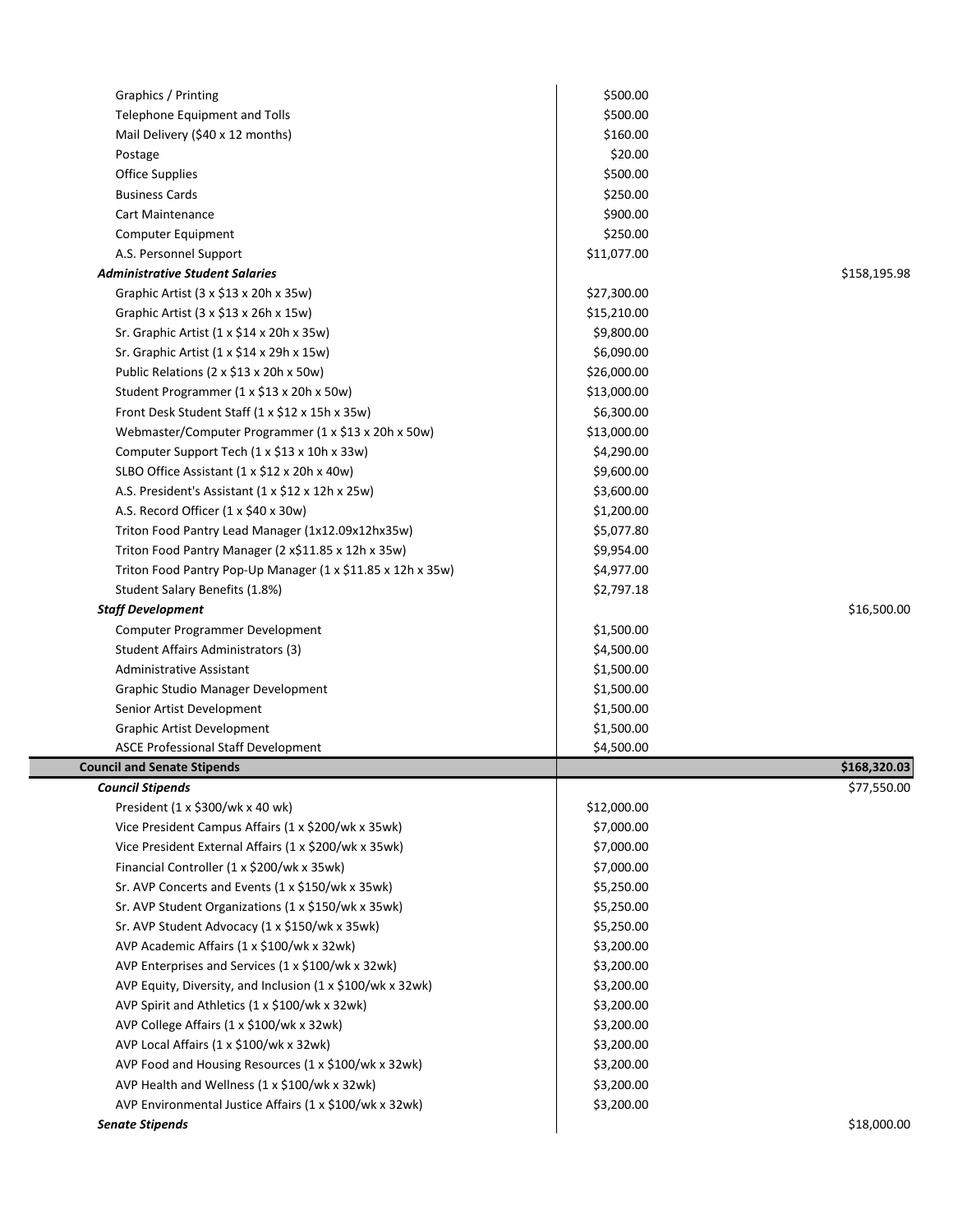| Campus-Wide Senator (1 x \$20/wk x 30wk)             | \$600.00   |             |             |
|------------------------------------------------------|------------|-------------|-------------|
| Campus-Wide Senator (1 x \$20/wk x 30wk)             | \$600.00   |             |             |
| Campus-Wide Senator (1 x \$20/wk x 30wk)             | \$600.00   |             |             |
| Campus-Wide Senator (1 x \$20/wk x 30wk)             | \$600.00   |             |             |
| Campus-Wide Senator (1 x \$20/wk x 30wk)             | \$600.00   |             |             |
| Arts and Humanities Senator (1 x \$20/wk x 30wk)     | \$600.00   |             |             |
| Social Sciences Senator (1 x \$20/wk x 30wk)         | \$600.00   |             |             |
| Physical Sciences Senator (1 x \$20/wk x 30wk)       | \$600.00   |             |             |
| Biological Sciences Senator (1 x \$20/wk x 30 wk)    | \$600.00   |             |             |
| Engineer Senator (1 x \$20/wk x 30wk)                | \$600.00   |             |             |
| International Senator (1 x \$20/wk x 30wk)           | \$600.00   |             |             |
| Out-of-State Senator (1 x \$20/wk x 30wk)            | \$600.00   |             |             |
| First Year Senator (1 x \$20/wk x 30wk)              | \$600.00   |             |             |
| First Year Senator (1 x \$20/wk x 30wk)              | \$600.00   |             |             |
| Transfer Senator (1 x \$20/wk x 30wk)                | \$600.00   |             |             |
| Transfer Senator (1 x \$20/wk x 30wk)                | \$600.00   |             |             |
| Off-Campus Senator (1 x \$20/wk x 30wk)              | \$600.00   |             |             |
| Off-Campus Senator (1 x \$20/wk x 30wk)              | \$600.00   |             |             |
| Revelle Senator (1 x \$20/wk x 30wk)                 | \$600.00   |             |             |
| Revelle Senator (1 x \$20/wk x 30wk)                 | \$600.00   |             |             |
| Muir Senator 1 x \$20/wk x 30wk)                     | \$600.00   |             |             |
| Muir Senator 1 x \$20/wk x 30wk)                     | \$600.00   |             |             |
| Marshall Senator (1 x \$20/wk x 30wk)                | \$600.00   |             |             |
| Marshall Senator (1 x \$20/wk x 30wk)                | \$600.00   |             |             |
| Warren Senator (1 x \$20/wk x 30wk)                  | \$600.00   |             |             |
| Warren Senator (1 x \$20/wk x 30wk)                  | \$600.00   |             |             |
| Roosevelt Senator (1 x \$20/wk x 30wk)               | \$600.00   |             |             |
| Roosevelt Senator (1 x \$20/wk x 30wk)               | \$600.00   |             |             |
| Sixth Senator $(1 \times \frac{20}{w}k \times 30wk)$ | \$600.00   |             |             |
| Sixth Senator (1 x \$20/wk x 30wk)                   | \$600.00   |             |             |
| <b>Office Staff Stipends</b>                         |            |             | \$46,335.00 |
| <b>ASCE Stipends</b>                                 |            | \$21,910.00 |             |
| Festivals Director (1 x \$70/wk x 35wk)              | \$2,450.00 |             |             |
| Chief of Staff $(1 \times $60$ /wk x 35 wk)          | \$2,100.00 |             |             |
| Bear Garden Director (1 x \$60/wk x 35wk)            | \$2,100.00 |             |             |
| Special Events Director (1 x 70/wk x 35wk)           | \$2,450.00 |             |             |
| Marketing Director (1 x \$70/wk x 35wk)              | \$2,450.00 |             |             |
| Festivals Coordinators (2 x \$60/wk x 28wk)          | \$3,360.00 |             |             |
| Special Events Coordinators (2 x \$50/wk x 28wk)     | \$2,800.00 |             |             |
| Bear Garden Coordinator (1 x \$50/wk x 28wk)         | \$1,400.00 |             |             |
| Media Liaison (2 x \$50/wk x 28wk)                   | \$2,800.00 |             |             |
| VP External Stipends                                 |            | \$5,250.00  |             |
| Chief of Staff (1 x \$30/wk x 30wk)                  | \$900.00   |             |             |
| Legislative Liaison (1 x \$45/wk x 30wk)             | \$1,350.00 |             |             |
| Campus Organizing Director (1 x \$45/wk x 30wk)      | \$1,350.00 |             |             |
| Labor Commission Director (1 x \$30/wk x 30wk)       | \$900.00   |             |             |
| Local Affairs Chief of Staff (1 x 30 x 25wk)         | \$750.00   |             |             |
| <b>VP Campus Stipends</b>                            |            | \$6,900.00  |             |
| A.S. Fellowship Directors (2 x \$50/wk x 30wk)       | \$3,000.00 |             |             |
| Chief of Staff $(1 \times $30/wk \times 30 wk)$      | \$900.00   |             |             |
| Director of Press (1 x \$20/wk x 30wk)               | \$600.00   |             |             |
| A.S. Data Officer (1 x \$30/hr x 30wk)               | \$900.00   |             |             |
| EDI Chief of Staff (1 x \$30/wk x 25wk)              | \$750.00   |             |             |
|                                                      |            |             |             |